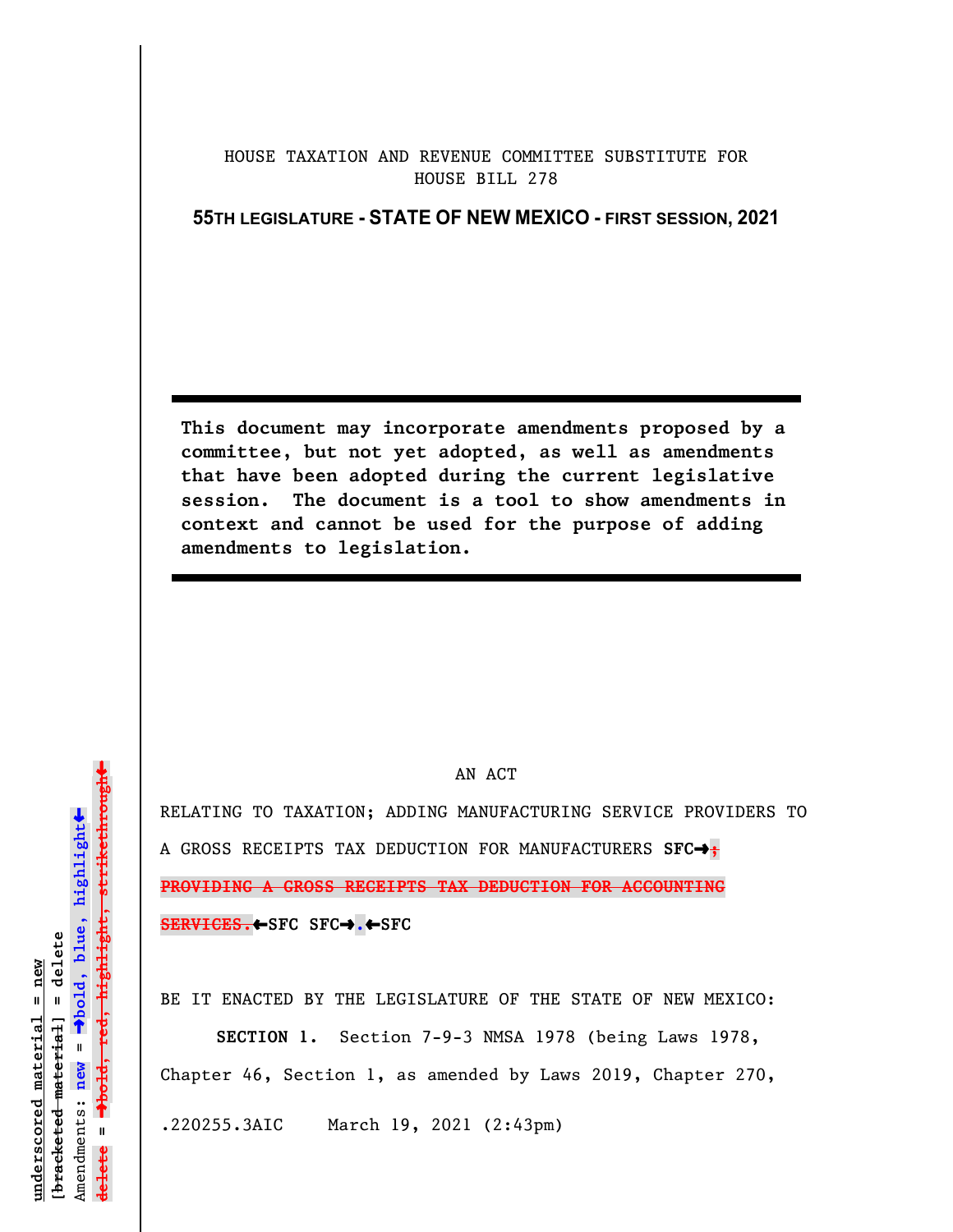Section 23 and by Laws 2019, Chapter 274, Section 11) is amended to read:

"7-9-3. DEFINITIONS.--As used in the Gross Receipts and Compensating Tax Act:

A. "buying" or "selling" means a transfer of property for consideration or the performance of service for consideration;

B. "department" means the taxation and revenue department, the secretary of taxation and revenue or an employee of the department exercising authority lawfully delegated to that employee by the secretary;

C. "digital good" means a digital product delivered electronically, including software, music, photography, video, reading material, an application and a ringtone;

D. "financial corporation" means a savings and loan association or an incorporated savings and loan company, trust company, mortgage banking company, consumer finance company or other financial corporation;

E. "initial use" or "initially used" means the first employment for the intended purpose and does not include the following activities:

(1) observation of tests conducted by the performer of services;

(2) participation in progress reviews, briefings, consultations and conferences conducted by the

.220255.3AIC March 19, 2021 (2:43pm)

 $- 2 -$ 

 $\ddag$ º**bold, red, highlight, strikethrough**  $\ddot{\bullet}$ º**bold, blue, highlight**  $b$ racketed material] = delete **[bracketed material] = delete** inderscored material = new **underscored material = new** Amendments: new = Amendments: **new** = **delete =**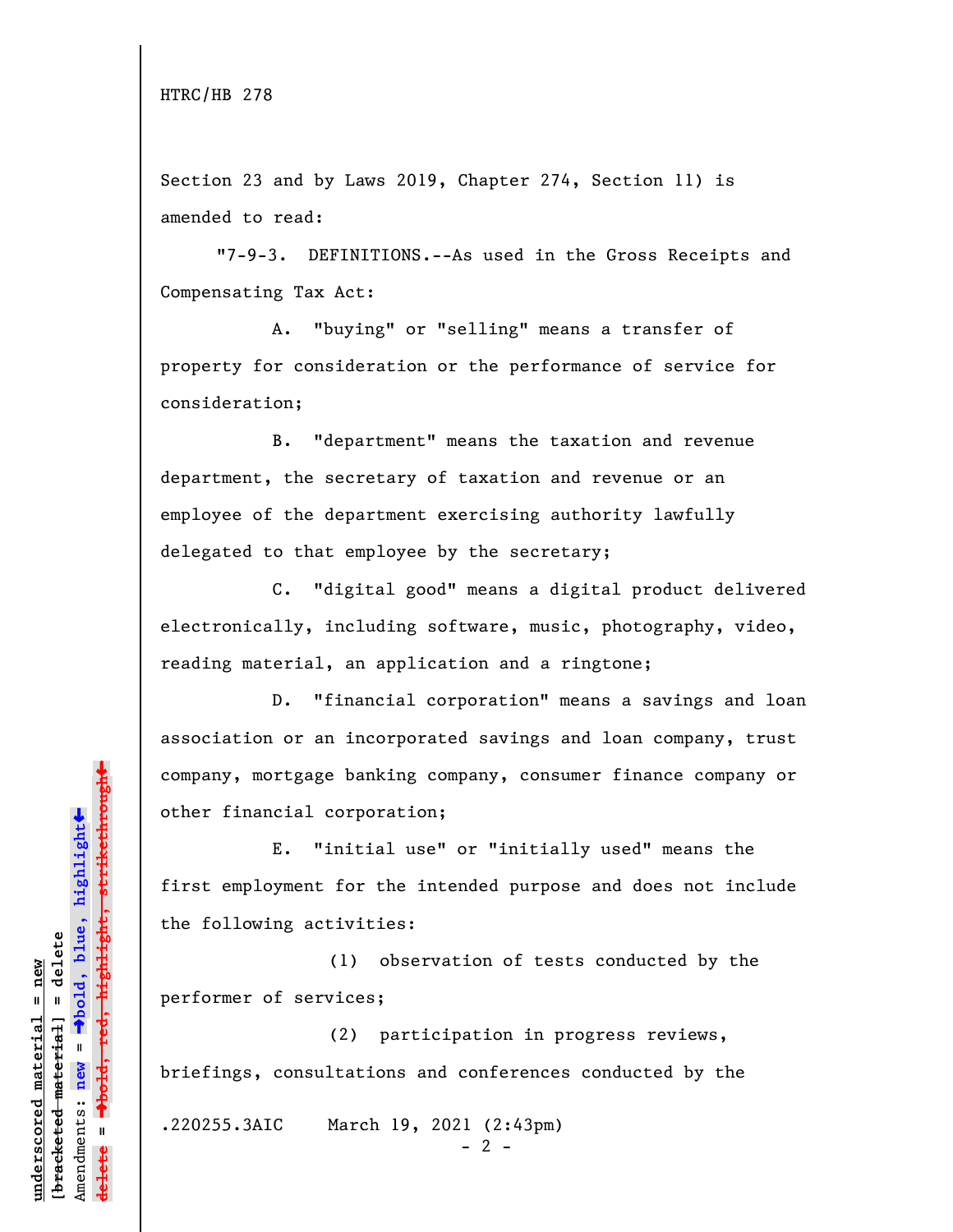performer of services;

(3) review of preliminary drafts, drawings and other materials prepared by the performer of  $[the]$  services;

(4) inspection of preliminary prototypes developed by the performer of services; or

(5) similar activities;

F. "leasing" means an arrangement whereby, for a consideration, property is employed for or by any person other than the owner of the property, except that the granting of a license to use property is licensing and is not a lease;

G. "local option gross receipts tax" means a tax authorized to be imposed by a county or municipality upon a taxpayer's gross receipts and required to be collected by the department at the same time and in the same manner as the gross receipts tax;

H. "manufactured home" means a movable or portable housing structure for human occupancy that exceeds either a width of eight feet or a length of forty feet constructed to be towed on its own chassis and designed to be installed with or without a permanent foundation;

I. "manufacturing" means combining or processing components or materials to increase their value for sale in the ordinary course of business, but does not include construction services; farming; electric power generation; processing of natural resources, including hydrocarbons; or the processing or preparation of meals for immediate consumption;

J. "manufacturing service" means the service of combining or processing components or materials owned by

.220255.3AIC March 19, 2021 (2:43pm)

- 3 -

 $\ddag$ º**bold, red, highlight, strikethrough**  $\ddot{\bullet}$ º**bold, blue, highlight**  $b$ racketed material] = delete **[bracketed material] = delete** inderscored material = new **underscored material = new** Amendments: **new** = Amendments: new =  $\mathbf{I}$ **delete =**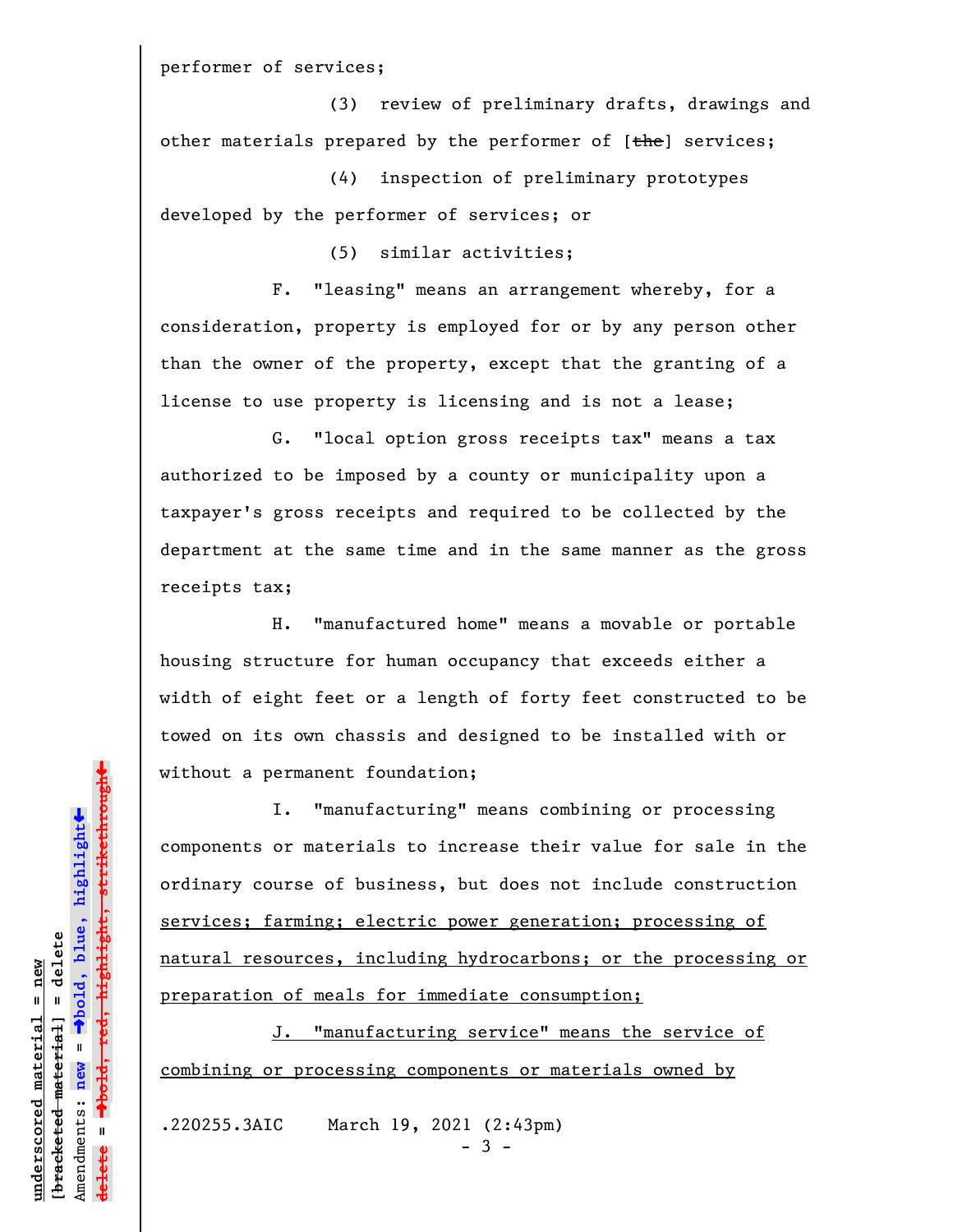another, but does not include construction services; farming; electric power generation; processing of natural resources, including hydrocarbons; or the processing or preparation of meals for immediate consumption;

 $[\frac{1}{\sqrt{1}}]$  K. "marketplace provider" means a person who facilitates the sale, lease or license of tangible personal property or services or licenses for use of real property on a marketplace seller's behalf, or on the marketplace provider's own behalf, by:

(1) listing or advertising the sale, lease or license, by any means, whether physical or electronic, including by catalog, internet website or television or radio broadcast; and

(2) either directly or indirectly, through agreements or arrangements with third parties collecting payment from the customer and transmitting that payment to the seller, regardless of whether the marketplace provider receives compensation or other consideration in exchange for the marketplace provider's services;

 $[K-]$  L. "marketplace seller" means a person who sells, leases or licenses tangible personal property or services or who licenses the use of real property through a marketplace provider;

 $[\frac{L}{\cdot},]$  M. "person" means:

(1) an individual, estate, trust, receiver, .220255.3AIC March 19, 2021 (2:43pm) - 4 -

»highlight, strikethrough º**bold, red, highlight, strikethrough**  $\ddot{\bullet}$ º**bold, blue, highlight** bracketed material] = delete **[bracketed material] = delete** inderscored material = new **underscored material = new** Amendments: **new** =  $\mathbf{I}$ Amendments: new **delete =**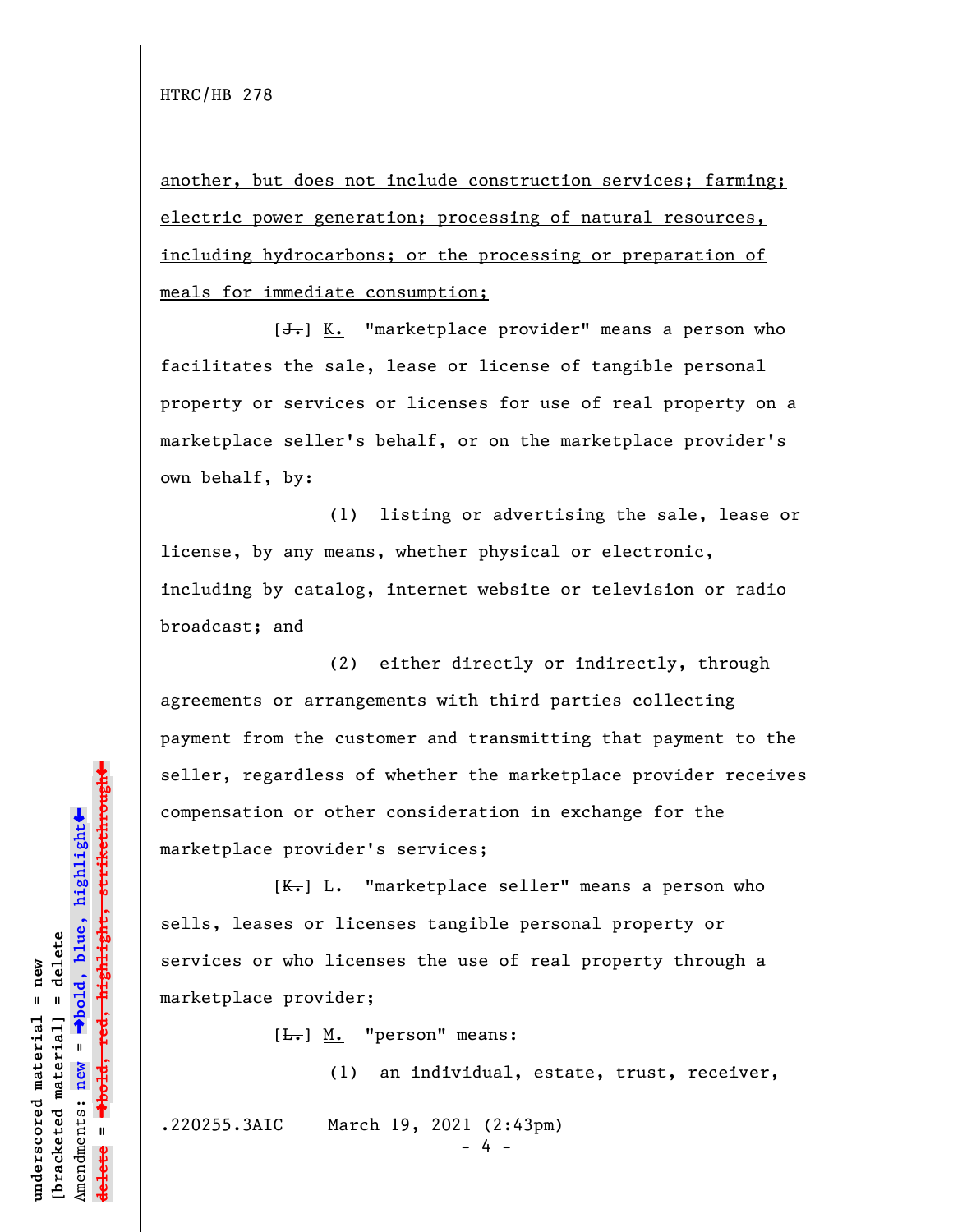cooperative association, club, corporation, company, firm, partnership, limited liability company, limited liability partnership, joint venture, syndicate or other entity, including any gas, water or electric utility owned or operated by a county, municipality or other political subdivision of the state; or

(2) a national, federal, state, Indian or other governmental unit or subdivision, or an agency, department or instrumentality of any of the foregoing;

[M.] N. "property" means:

(1) real property;

(2) tangible personal property, including electricity and manufactured homes;

(3) licenses, including licenses of digital goods, but not including the licenses of copyrights, trademarks or patents; and

(4) franchises;

 $[N_{\tau}]$   $Q_{\tau}$  "research and development services" means an activity engaged in for other persons for consideration, for one or more of the following purposes:

(1) advancing basic knowledge in a recognized field of natural science;

(2) advancing technology in a field of technical endeavor;

(3) developing a new or improved product, process or system with new or improved function, performance, reliability or quality, whether or not the new or improved product, process or system is offered for sale, lease or other

.220255.3AIC March 19, 2021 (2:43pm)

 $-5 -$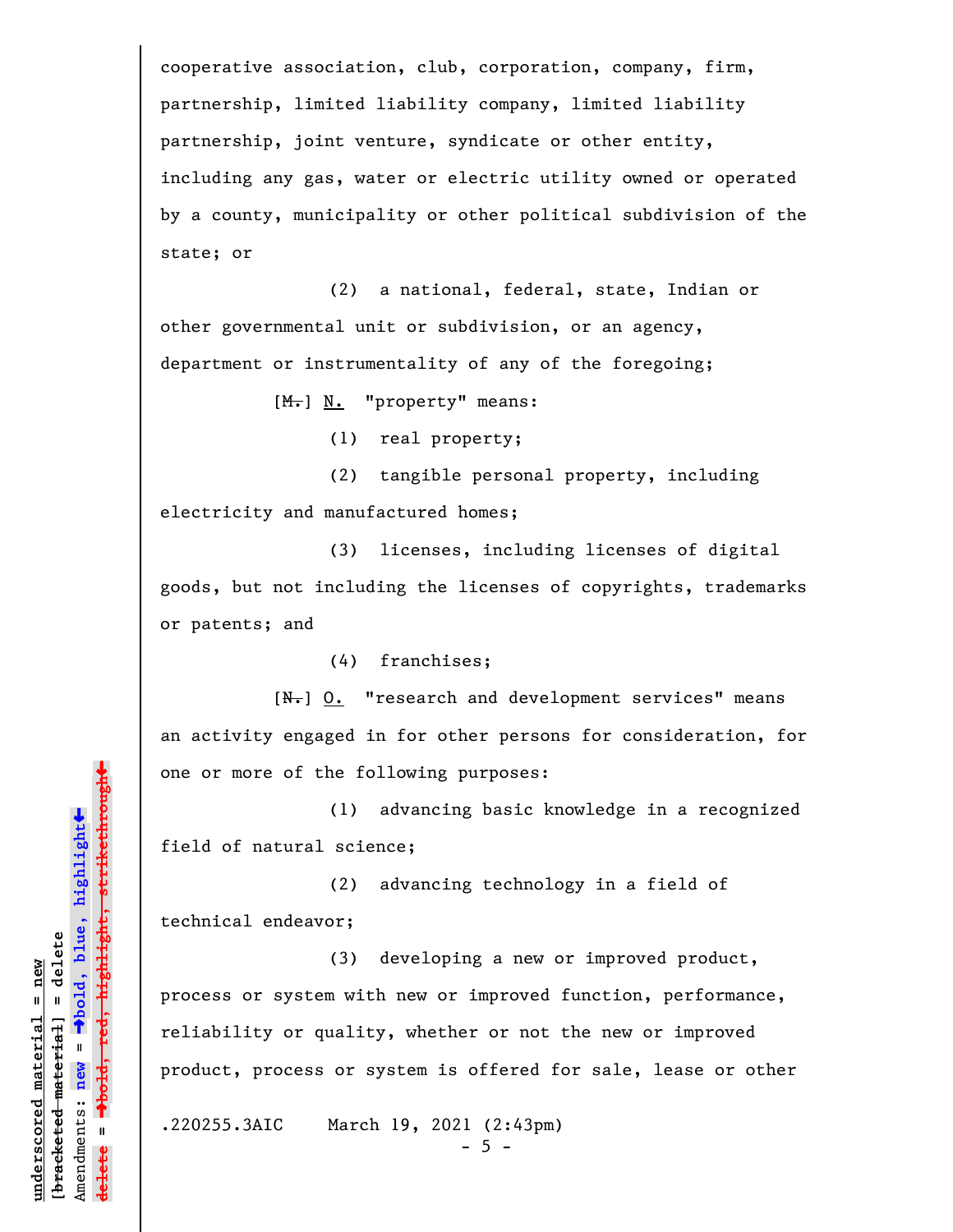transfer;

(4) developing new uses or applications for an existing product, process or system, whether or not the new use or application is offered as the rationale for purchase, lease or other transfer of the product, process or system;

(5) developing analytical or survey activities incorporating technology review, application, trade-off study, modeling, simulation, conceptual design or similar activities, whether or not offered for sale, lease or other transfer; or

(6) designing and developing prototypes or integrating systems incorporating the advances, developments or improvements included in Paragraphs (1) through (5) of this subsection;

 $[\theta_{\overline{\tau}}]$  P. "secretary" means the secretary of taxation and revenue or the secretary's delegate;

[P.] Q. "service" means all activities engaged in for other persons for a consideration, which activities involve predominantly the performance of a service as distinguished from selling or leasing property. "Service" includes activities performed by a person for its members or shareholders. In determining what is a service, the intended use, principal objective or ultimate objective of the contracting parties shall not be controlling. "Service" includes construction activities and all tangible personal property that will become an ingredient or component part of a

.220255.3AIC March 19, 2021 (2:43pm)

- 6 -

 $\ddag$ º**bold, red, highlight, strikethrough**  $\ddot{\bullet}$ º**bold, blue, highlight**  $b$ racketed material] = delete **[bracketed material] = delete** inderscored material = new **underscored material = new** Amendments: new = Amendments: **new** =  $\mathbf{u}$ **delete = lelete**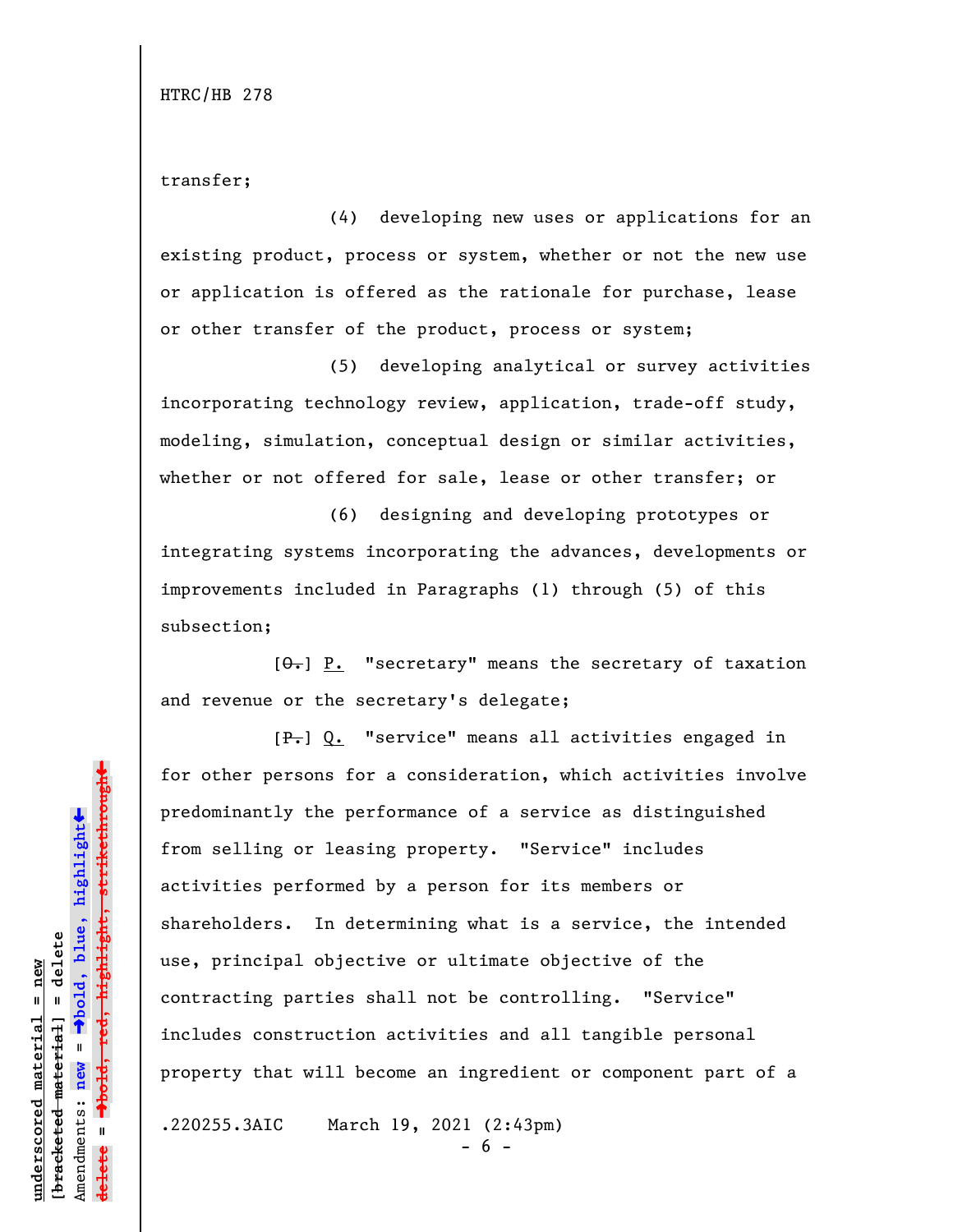construction project. That tangible personal property retains its character as tangible personal property until it is installed as an ingredient or component part of a construction project in New Mexico. Sales of tangible personal property that will become an ingredient or component part of a construction project to persons engaged in the construction business are sales of tangible personal property; and

 $[\theta_{\overline{\bullet}}]$  R. "use" or "using" includes use, consumption or storage other than storage for subsequent sale in the ordinary course of business or for use solely outside this state."

**SECTION 2.** Section 7-9-46 NMSA 1978 (being Laws 1969, Chapter 144, Section 36, as amended) is amended to read:

"7-9-46. DEDUCTION--GROSS RECEIPTS [TAX]--GOVERNMENTAL GROSS RECEIPTS--SALES TO MANUFACTURERS AND MANUFACTURING SERVICE PROVIDERS.--

A. Receipts from selling tangible personal property may be deducted from gross receipts or from governmental gross receipts if the sale is made to a person engaged in the business of manufacturing who delivers a nontaxable transaction certificate to the seller. The buyer delivering the nontaxable transaction certificate must incorporate the tangible personal property as an ingredient or component part of the product that the buyer is in the business of manufacturing.

B. Receipts from selling [tangible personal property that is] a manufacturing consumable [and used in such a way that it is consumed in the manufacturing process of a product, provided that the tangible personal property is not a

.220255.3AIC March 19, 2021 (2:43pm)

- 7 -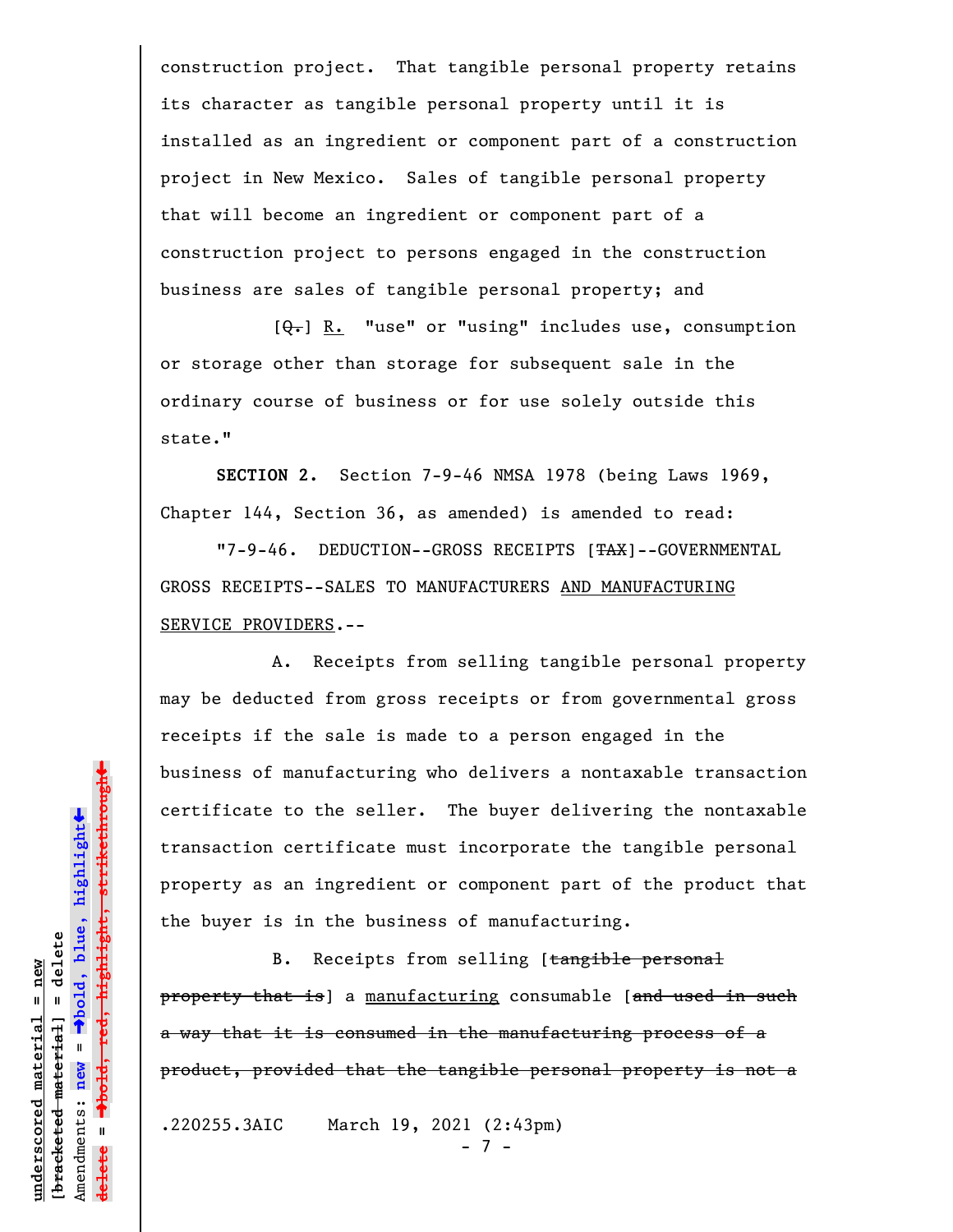tool or equipment used to create the manufactured product, to a person engaged in the business of manufacturing that product and who delivers a nontaxable transaction certificate to the seller] to a manufacturer or a manufacturing service provider may be deducted [in the following percentages] from gross receipts or from governmental gross receipts

[(1) twenty percent of receipts received prior to January  $1, 2014;$ 

(2) forty percent of receipts received in calendar year 2014;

(3) sixty percent of receipts received in calendar year 2015;

(4) eighty percent of receipts received in calendar year 2016; and

(5) one hundred percent of receipts received on or after January 1, 2017] if the buyer delivers a nontaxable transaction certificate to the seller.

C. Receipts from selling or leasing qualified equipment may be deducted from gross receipts if the sale is made to, or the lease is entered into with, a person engaged in the business of manufacturing or a manufacturing service provider who delivers a nontaxable transaction certificate to the seller; provided that a manufacturer or manufacturing service provider delivering a nontaxable transaction certificate with respect to the qualified equipment shall not

.220255.3AIC March 19, 2021 (2:43pm)

- 8 -

 $\ddag$ º**bold, red, highlight, strikethrough**  $\ddot{\bullet}$ º**bold, blue, highlight** bracketed material] = delete **[bracketed material] = delete**  $anderscored material = new$ **underscored material = new** Amendments: **new** =  $\bar{\mathbf{u}}$ Amendments: new  $\mathbf{u}$ **delete =** lelete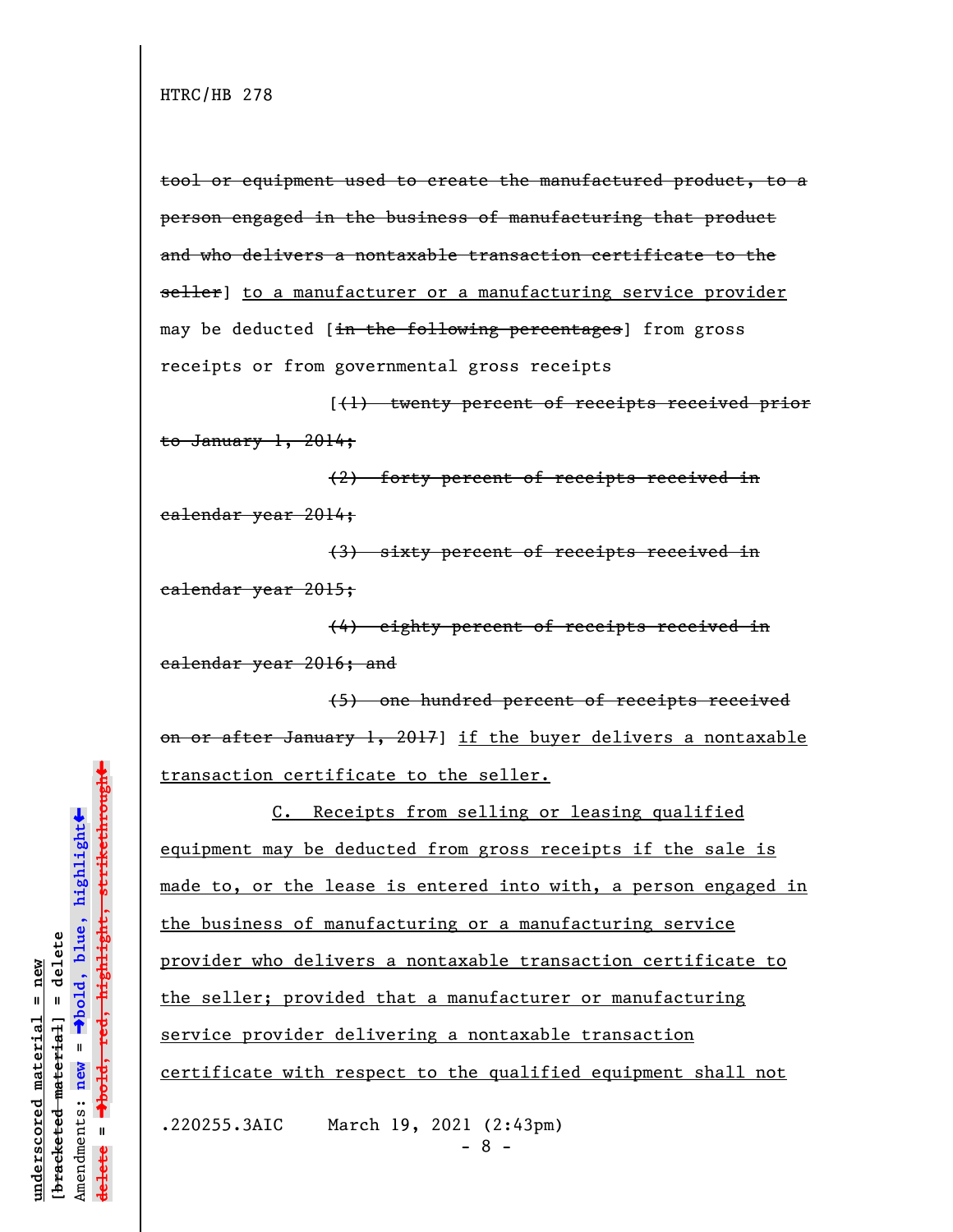claim an investment credit pursuant to the Investment Credit Act for that same equipment.

 $[G<sub>r</sub>]$  D. The purpose of the deductions provided in this section is to encourage manufacturing businesses to locate in New Mexico and to reduce the tax burden, including reducing pyramiding, on the tangible personal property that is consumed in the manufacturing process and that is purchased by manufacturing businesses in New Mexico.

 $[\frac{D-1}{2}]$  E. The department shall annually report to the revenue stabilization and tax policy committee the aggregate amount of deductions taken pursuant to this section, the number of taxpayers claiming each of the deductions and any other information that is necessary to determine that the deductions are performing the purposes for which they are enacted.

[E.] F. A taxpayer deducting gross receipts pursuant to this section shall report the amount deducted separately for each deduction provided in this section and attribute the amount of the deduction to the appropriate authorization provided in this section in a manner required by the department that facilitates the evaluation by the legislature of the benefit to the state of these deductions.

(1) "manufacturing consumable" means tangible personal property, other than qualified equipment or an ingredient or component part of a manufactured product, that is incorporated into, destroyed, depleted or transformed in the process of manufacturing a product,  $[\frac{1}{1}]$  including electricity, fuels, water, manufacturing aids and supplies,

[F.] G. As used in [Subsection B of] this section:

.220255.3AIC March 19, 2021 (2:43pm)

- 9 -

 $\ddag$ º**bold, red, highlight, strikethrough**  $\ddot{\bullet}$ º**bold, blue, highlight**  $b$ racketed material] = delete **[bracketed material] = delete** inderscored material = new **underscored material = new** Amendments: **new** =  $\mathbf{I}$ Amendments: new  $\mathbf{I}$ **delete =**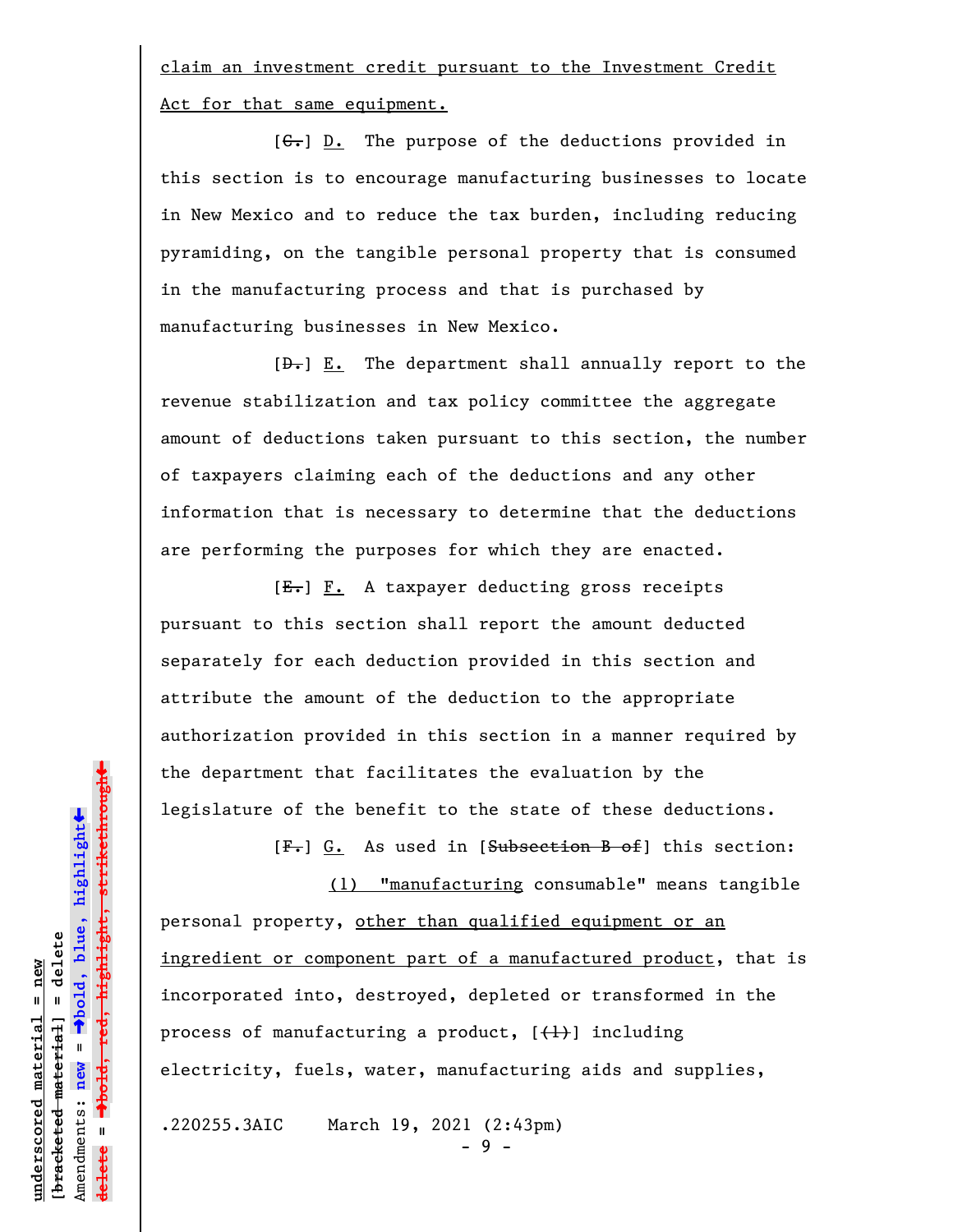chemicals, gases [repair parts, spares] and other tangibles used to manufacture a product  $[\frac{but (2) excluding-tangible}{]$ personal property used in (a) the generation of power; (b) the processing of natural resources, including hydrocarbons; and (c) the preparation of meals for immediate consumption on- or off-premises];

(2) "manufacturing operation" means a plant operated by a manufacturer or manufacturing service provider that employs personnel to perform production tasks to produce goods, in conjunction with machinery and equipment; and

(3) "qualified equipment" means machinery, equipment and tools, including component, repair, replacement and spare parts thereof, that are used directly in the manufacturing process of a manufacturing operation. "Qualified equipment" includes computer hardware and software used directly in the manufacturing process of a manufacturing operation but excludes any motor vehicle that is required to be registered in this state pursuant to the Motor Vehicle Code."

**SFC**º**SECTION 3. A new section of the Gross Receipts and Compensating Tax Act is enacted to read:**

**"[NEW MATERIAL] DEDUCTION--GROSS RECEIPTS--ACCOUNTING SERVICES.--**

**A. Receipts from the sale of accounting services may be deducted from gross receipts if:**

**(1) the sale is made to a business that has a**

.220255.3AIC March 19, 2021 (2:43pm)  $- 10 -$ 

 $\ddag$ º**bold, red, highlight, strikethrough**  $\ddot{\bullet}$ º**bold, blue, highlight** bracketed material] = delete **[bracketed material] = delete** inderscored material = new **underscored material = new**  $\mathbf{I}$ Amendments: **new** = Amendments: new  $\mathbf{u}$ **delete =** lelete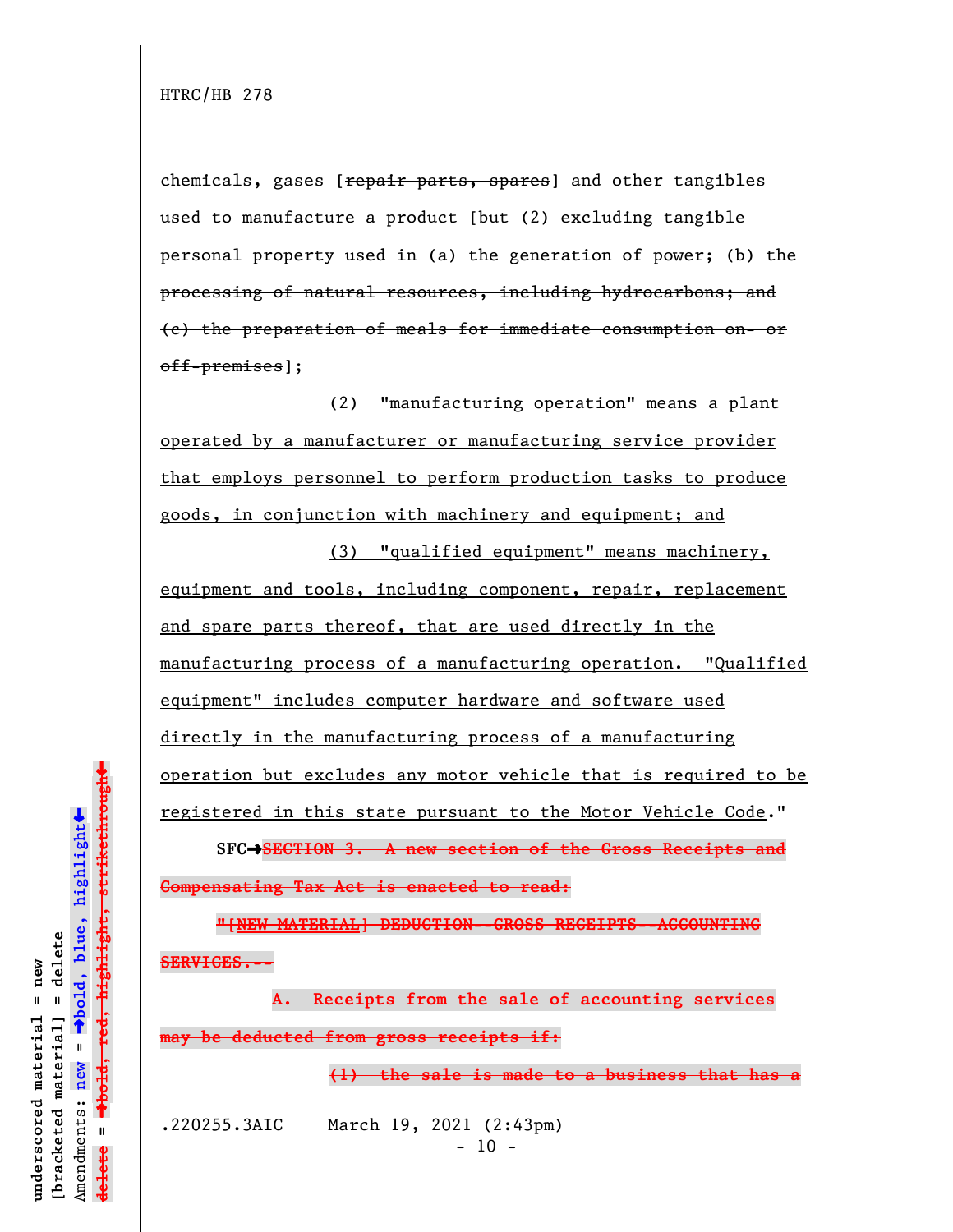**New Mexico tax identification number or an equivalent tax**

**identification number from another state; and**

**(2) the purchaser presents to the seller a nontaxable transaction certificate or alternative evidence entitling a person to a deduction pursuant to Section 7-9-43 NMSA 1978.**

**B. A taxpayer allowed a deduction pursuant to this section shall report the amount of the deduction separately in a manner required by the department.**

**C. As used in this section:**

**(1) "accounting services" means the systematic and comprehensive recording of financial transactions pertaining to a business entity and the process of summarizing, analyzing and reporting these transactions to oversight agencies or tax collection entities, including certified public auditing, attest services and preparing financial statements, bookkeeping, tax return preparation, advice and consulting and, where applicable, representing taxpayers before tax collection agencies. "Accounting services" does not include, except as provided with respect to financial management services, investment advice, wealth management advice or consulting or any tax return preparation, advice, counseling or representation for individuals, regardless of whether those individuals are owners of pass-through entities, such as partnerships, limited liability companies or S-corporations; (2) "financial management services" means managing and directing the investments of, or providing investment advisory services to, a hedge fund, mutual fund or**

- 11 -

.220255.3AIC March 19, 2021 (2:43pm)